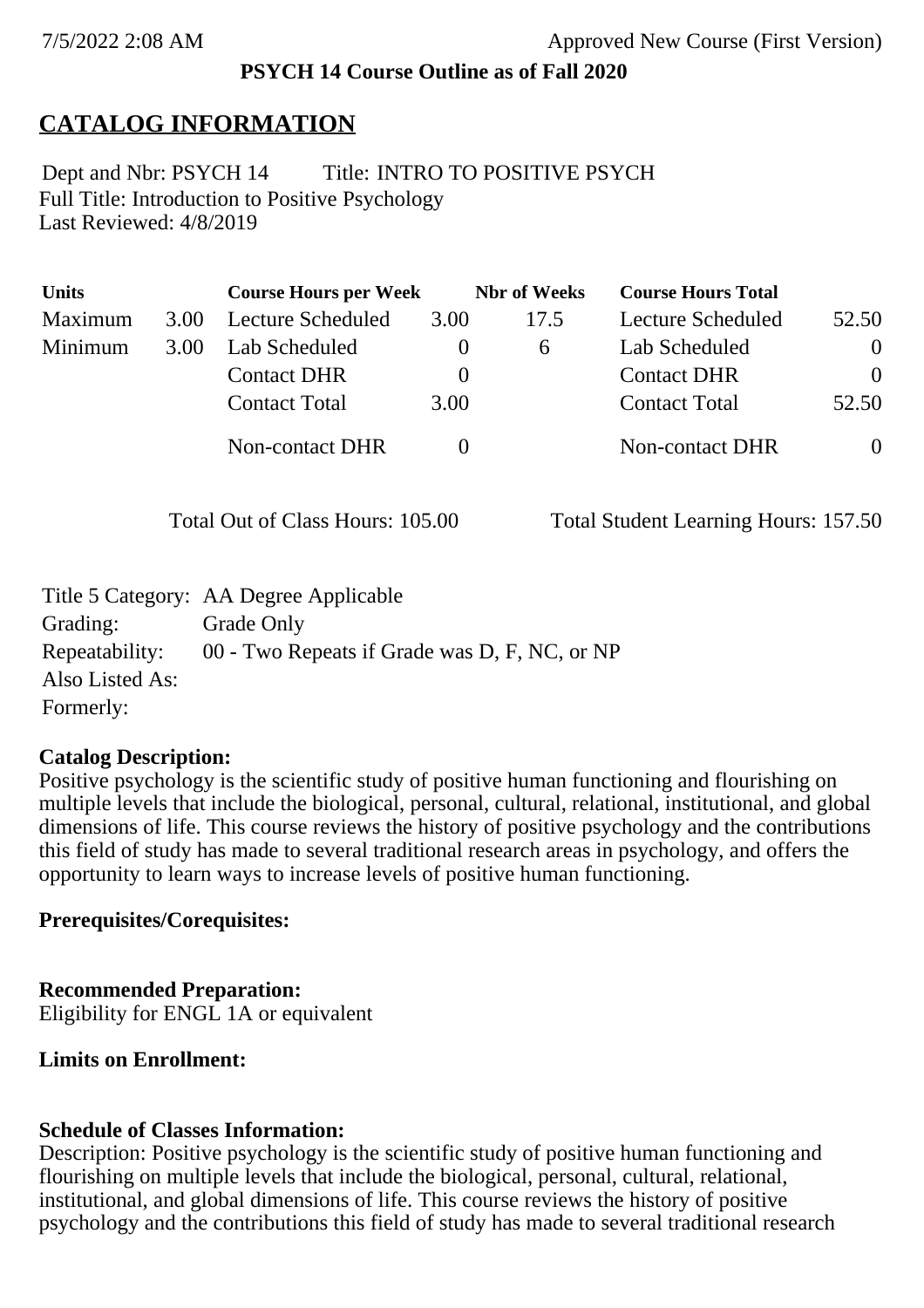areas in psychology, and offers the opportunity to learn ways to increase levels of positive human functioning. (Grade Only) Prerequisites/Corequisites: Recommended: Eligibility for ENGL 1A or equivalent Limits on Enrollment: Transfer Credit: CSU;UC. Repeatability: Two Repeats if Grade was D, F, NC, or NP

# **ARTICULATION, MAJOR, and CERTIFICATION INFORMATION:**

| <b>AS Degree:</b><br><b>CSU GE:</b> | <b>Area</b><br>D<br><b>Transfer Area</b> | Social and Behavioral Sciences Fall 2020<br>Social Science |           | Effective:<br>Effective:<br>Fall 2020 | Inactive:<br>Inactive: |
|-------------------------------------|------------------------------------------|------------------------------------------------------------|-----------|---------------------------------------|------------------------|
|                                     | Ð                                        |                                                            |           |                                       |                        |
| IGETC:                              | <b>Transfer Area</b>                     |                                                            |           | Effective:                            | Inactive:              |
| <b>CSU Transfer: Transferable</b>   |                                          | Effective:                                                 | Fall 2020 | Inactive:                             |                        |
| <b>UC Transfer:</b> Transferable    |                                          | Effective:                                                 | Fall 2020 | Inactive:                             |                        |

**CID:**

## **Certificate/Major Applicable:**

[Major Applicable Course](SR_ClassCheck.aspx?CourseKey=PSYCH14)

# **COURSE CONTENT**

### **Student Learning Outcomes:**

Upon completion of the course, students will be able to:

- 1. Describe theories, concepts, and research findings in learning and positive psychology.
- 2. Demonstrate an understanding of research methods in positive psychology and the ability to critically evaluate research in this area.

### **Objectives:**

Students will be able to:

- 1. Summarize the historical development of positive psychology.
- 2. Demonstrate applications of core concepts of positive psychology.
- 3. Identify research that supports the principles, strategies, and skills of positive psychology.
- 4. Discuss methodologies used in the study of positive psychology.
- 5. Evaluate evidence for the validity, both internal and external, of empirical claims in contemporary positive psychology research.

# **Topics and Scope:**

- I. Positive Psychology: Assumptions, Goals, and Definitions
	- A. Research in Positive Psychology
	- B. Culture and the Meaning of a Good Life
	- C. Social/Personality Psychology and the Psychology of Religion
- II. The Meaning and Measure of Happiness
	- A. Subjective Well-Being
	- B. Positive Affect, Negative Affect, and Happiness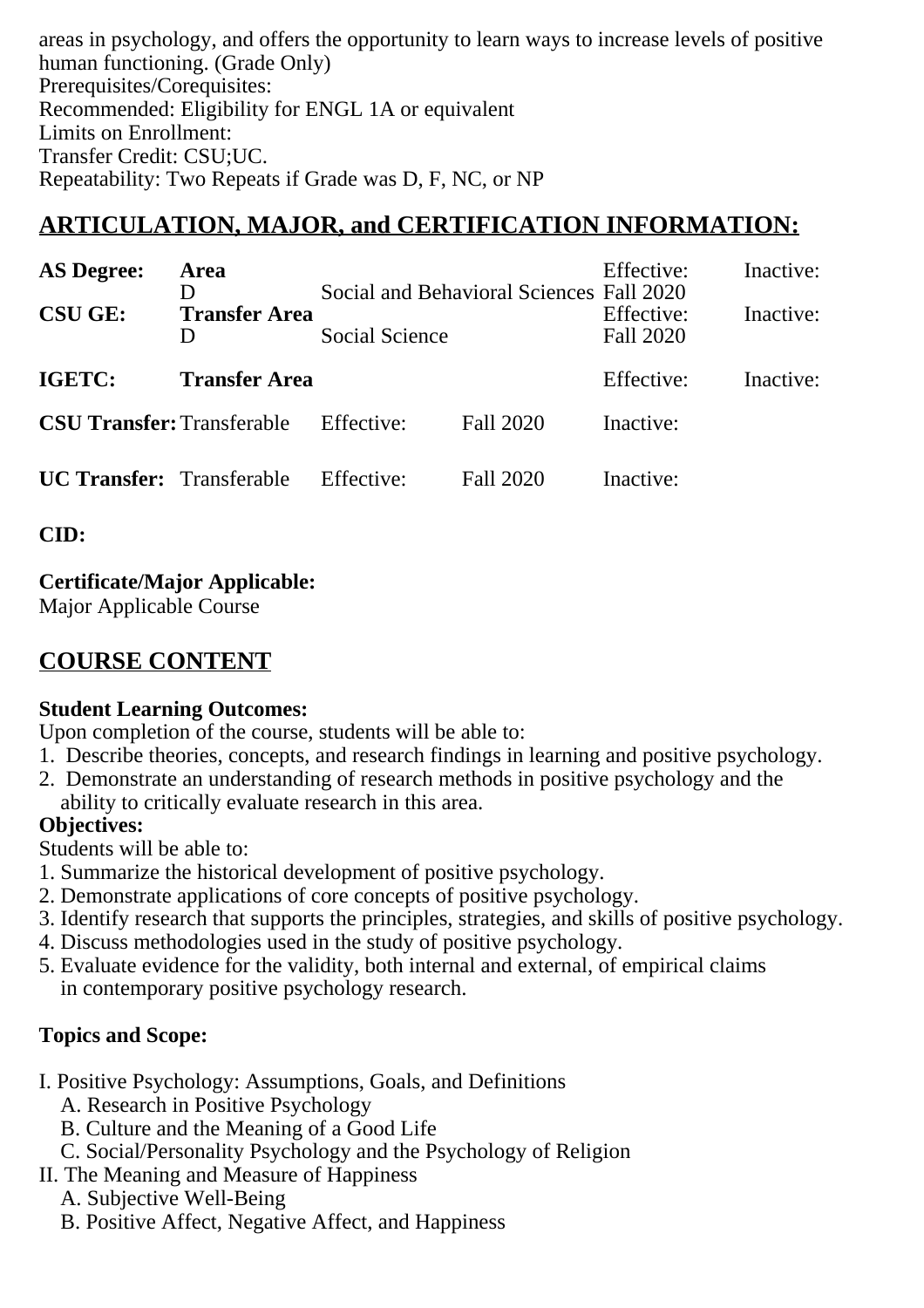C. Self-Realization: The Eudaimonic Basis of Happiness III. Positive Emotions and Well-Being

A. Broaden-and-Build Theory of Positive Emotions

B. Positive Emotions and Health Resources

C. Cultivating Positive Emotions

IV. Resilience

- A. Resilience Research
- B. The Dangers of Blaming the Victim
- C. Growth Through Trauma
- V. Happiness and the Facts of Life
	- A. Happiness Across the Life Span
	- B. Gender and Happiness
	- C. Marriage and Happiness

VI. Money, Happiness, and Culture

- A. The Paradox of Affluence
- B. Understanding Money and Happiness
- C. Culture and Well-Being
- VII. Personal Goals and Windows to Well-Being
	- A. Goals and Related Motivational Concepts
	- B. Goals that Contribute Most to Well-Being
	- C. Materialism and Its Discontents
- VIII. Self-Regulation and Self-Control
	- A. The Value of Self-Control
	- B. Goals that Create Self-Regulation Problems
	- C. The Costs and Benefits of Procrastination
- IX. Positive Traits
	- A. Personality, Emotions, and Biology
	- B. Positive Beliefs
	- C. Unresolved Issues in the Study of Optimism
- X. Virtue and Strengths of Character
	- A. Developing a Classification of Human Virtues
	- B. Measuring Strengths of Character
	- C. Transcendence: Religion and Spirituality
- XI. Close Relationships and Well-Being
	- A. Defining Close Relationships
	- B. Varieties of Love
	- C. Conflict and Communication Skills
- XII. Interconnection of the "Good" and the "Bad"
	- A. Mindfulness and Well-Being
	- B. Mindfulness Meditation
	- C. Mindfulness and Psychotherapy

# **Assignment:**

- 1. Read approximately 35-60 pages per week
- 2. Essay, term, or research paper and/or project(s) (a minimum of 1,250 words for the course)
- 3. Presentation(s)
- 4. Quiz(zes) and/or exam(s)
- 5. Final exam or final project